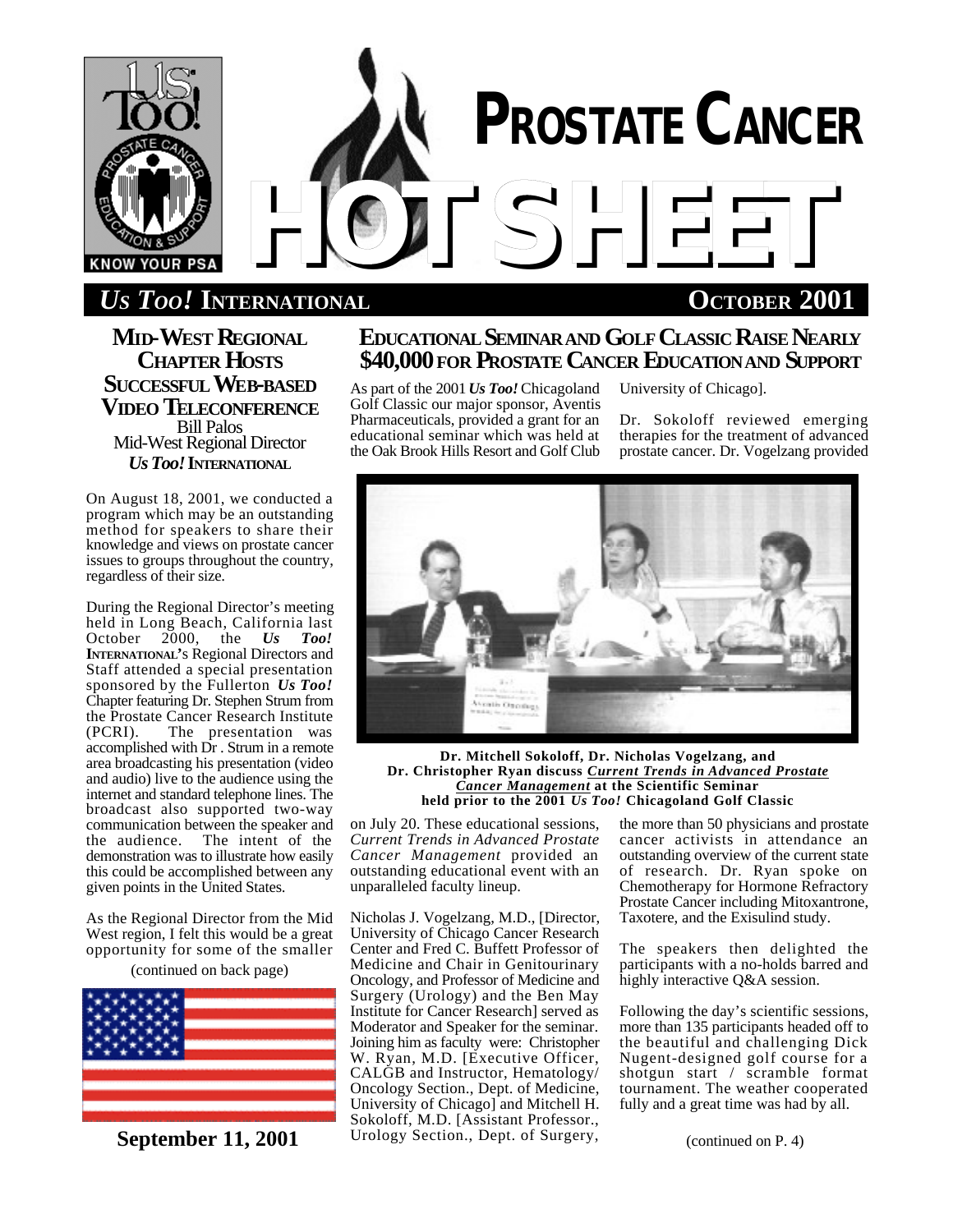## **PROSTATE CANCER PATIENT SUPPORT 1-800-80-***US TOO! US TOO!* **INTERNATIONAL**

# **PROSTATE CANCER NEWS YOU CAN USE**

*Us Too!*publishes a FREE daily e-mail based news service which provides updates on the latest prostate cancer related news. To subscribe or link to the archives simply visit the *Us Too!* Website: www.ustoo.org

News items contained in *Us Too!*publications are obtained from various news sources and edited for inclusion. Where available, a pointof-contact is provided.

All references to persons, companies, products or services are provided for information only, and are not endorsements. Readers should conduct their own research into any person, company, product or service, and consult with their loved ones and personal physician before deciding upon **any** course of action.

\* \* \* \* \* \* \* \* \* \* \* \* \* \*

## **U. Iowa Tests Prostate-Cancer Advance** *U-WIRE 09/28*

*Us Too! NEWS 10/01* University of Iowa Health Care physicians are the first in the nation to test a breakthrough in the treatment of prostate cancer. The new treatment, which underwent approximately

THE*US TOO!* PROSTATE CANCER HOT SHEETIS MADE POSSIBLE BY AN UNRESTRICTED EDUCATION GRANT FROM AstraZeneca THE INFORMATION ANDOPINIONSEXPRESSED IN THIS PUBLICATION ARE NOT ENDORSEMENTS OR RECOMMENDATIONS FOR ANY MEDICAL TREATMENT, PRODUCT, SERVICE OR COURSE OF ACTION BY *US TOO!* INTERNATIONAL, INC., ITS OFFICERS AND DIRECTORS, OR THE EDITORS OF THISPUBLICATION. FOR MEDICAL, LEGAL OR OTHER ADVICE, PLEASE CONSULT PROFESSIONAL(S) OF YOUR CHOICE. *US TOO!* **HEADQUARTERS STAFF** JOHN A. PAGE, FHIMSS, EXECUTIVE DIRECTOR / CEO JACQUELINE KONIECZKA, OFFICE MANAGER DOROTHY WIENCEK, PATIENT INFORMATION COORDINATOR 5003 FAIRVIEW AVENUE DOWNERS GROVE, IL 60515 PHONE:(630) 795-1002 / FAX: (630) 795-1602 *US TOO!* **BOARD OF DIRECTORS:** HANK PORTERFIELD, *CHAIRMAN* TERRY ROE, *VICE CHAIRMAN* COLONEL JAMES E. WILLIAMS, JR. (RET) *SECRETARY* REMBERT R. STOKES, *TREASURER* JOHN A. PAGE, FHIMSS, *EXECUTIVE DIRECTOR / CEO* DIRECTORS: COLONEL JAMES R. ANDERSON, USAF (RET)

JOHN DEBOER, *FOUNDER* JOHN CAMPBELL RONALD M. FABRICK, DDS RUSS GOULD CLAUDE S. HARKINS DANIEL M. MOORE, JR. LEW MUSGROVE REX ZEIGER



*US TOO!* INTERNATIONAL, INC. IS INCORPORATED IN THE STATE OF ILLINOIS AND RECOGNIZED AS A  $501(c)(3)$  NOT-FOR-PROFIT CHARITABLE CORPORATION. DONATIONS / GIFTSTO *US TOO!* ARE TAX DEDUCTIBLE.

COPYRIGHT 2001, *US TOO!* INTERNATIONAL, INC.

five years of pre-clinical studies, involves using an adenovirus-prostate-specific antigen vaccine to treat patients. Using a vaccine in cancer treatment is promising because it promotes the buildup of the patient's immune system and T-cells, said Richard Williams, the head of the UI urology department. Patients qualify for the clinical trial depending on their unresponsiveness to previous treatments. Researchers are only measuring large tumors that have spread beyond the prostate so they can track their reduction after taking the vaccine. Patients must undergo CAT and bone scans and have their blood purified to ensure that no complications will arise as a reaction to the vaccine.

**\* \* \* \* \* \* \* \* \* \* \* \* \* \***

## **Exercise And Medication Best Way to Control Incontinence** *Knight Ridder/Tribune - 09/ 29*

*Us Too! NEWS 10/01*

Urinary incontinence is a source of embarrassment to those who have it. According to the National Association for Continence, a non-profit organization based in South Carolina, 25 million Americans suffer from this. The easiest and cheapest way to prevent urinary incontinence is to do Kegel exercises, which help strengthen pelvic muscles. A patient can identify these muscles by stopping and continuing the flow while urinating. It's recommended patients do three sets of 50 contractions every day. But patients often get tired or forget to do the exercises, which is why he tells patients about the chair in his office that works the pelvic muscles. People should record their urinary problems, such as how many times they get up at night or the amount of accidents they have, before going to the doctor. They should also drink lots of water, eat foods high in fiber and cut back on caffeine and alcohol, Muller said. For more information, contact the National Association for Continence at http:// www.nafc.org or at 800-252-3337 (BLADDER), which provides information in English and Spanish.

#### **\* \* \* \* \* \* \* \* \* \* \* \* \* \***

### **Dairy Products Up Prostate Cancer Risk** *United Press International - 09/24*

*Us Too! NEWS 09/25*

Too much dietary calcium, like that found in dairy products, can increase the risk of developing prostate cancer, Harvard researchers report. "This is a 'head's up' rather than the sounding of an alarm," said lead author Dr. June Chan, formerly a researcher at Harvard University Medical School in Cambridge and now assistant professor of epidemiology and urology at the University of California, San Francisco. They found the highest 20 percent of dairy product consumers had a 34 percent greater risk of prostate cancer. "To put this in perspective, saturated fat from red meat intake has been associated with a

200 to 250 percent increase risk of certain cancers. So what we are talking about here is a relatively modest increase in risk, but one that men should be aware of," Chan said. The researchers said dietary calcium increases prostate cancer risk by suppressing the production of 1,25-dihydroxyvitamin D3, the most active form of vitamin D. Other research has identified this form of vitamin D as an inhibitor of prostate cancer cell growth. They found men who drank more than six glasses of milk a week had lower levels of this form of vitamin D than men who drank fewer than two glasses a week.

**\* \* \* \* \* \* \* \* \* \* \* \* \* \***

## **New Study Supports Cryosurgery As Safe, Effective Treatment When Radiation Therapy Fails** *PR Newswire - 09/19 Us Too! NEWS 09/20*

A new study published in The Journal of Urology concluded that cryosurgery is a "safe and effective treatment" for prostate cancer patients who have unsuccessfully undergone radiation therapy and a better option than radical prostatectomy, the complete surgical removal of the prostate gland, for those patients. The study, published in the October edition of the Journal, a publication of the American Urological Association, noted that the use of the minimally invasive Endocare CryoCare targeted ablation system resulted in "a marked decrease in complications" associated with the treatment. The study also reported biochemical recurrence-free survival calculated from Kaplan-Meier curves was 86% at 1 year and 74% at 2 years. Aaron E. Katz, M.D., assistant professor of urology at Columbia University's College of Physicians and Surgeons and the leader of the study team, said he was impressed with the latest cryosurgical techniques, which have substantially reduced any side-effects such as incontinence or rectal fistulas following the ablation treatment. The journal study noted that the new cryosurgery methods resulted in an incontinence rate of only 7.9% — a dramatic decrease from earlier published reports — that was attributed largely to the surgeon's ability to monitor the temperature within the prostate gland through probes placed within the sphincter. The monitoring prevents further damage to the area, the study noted. The lack of any evidence of rectal fistulas was attributed to the CryoCare technique of improved ultrasound technology and temperature monitor probes.

**\* \* \* \* \* \* \* \* \* \* \* \* \* \***

## **USC Researchers Find Cancer-Growing Role for Blood-Vessel Protein**

*AScribe Newswire Univ of So. Calif - 09/18 Us Too! NEWS 09/20*

A key protein in the growth and survival of new blood vessels — a process called angiogenesis — can also directly promote the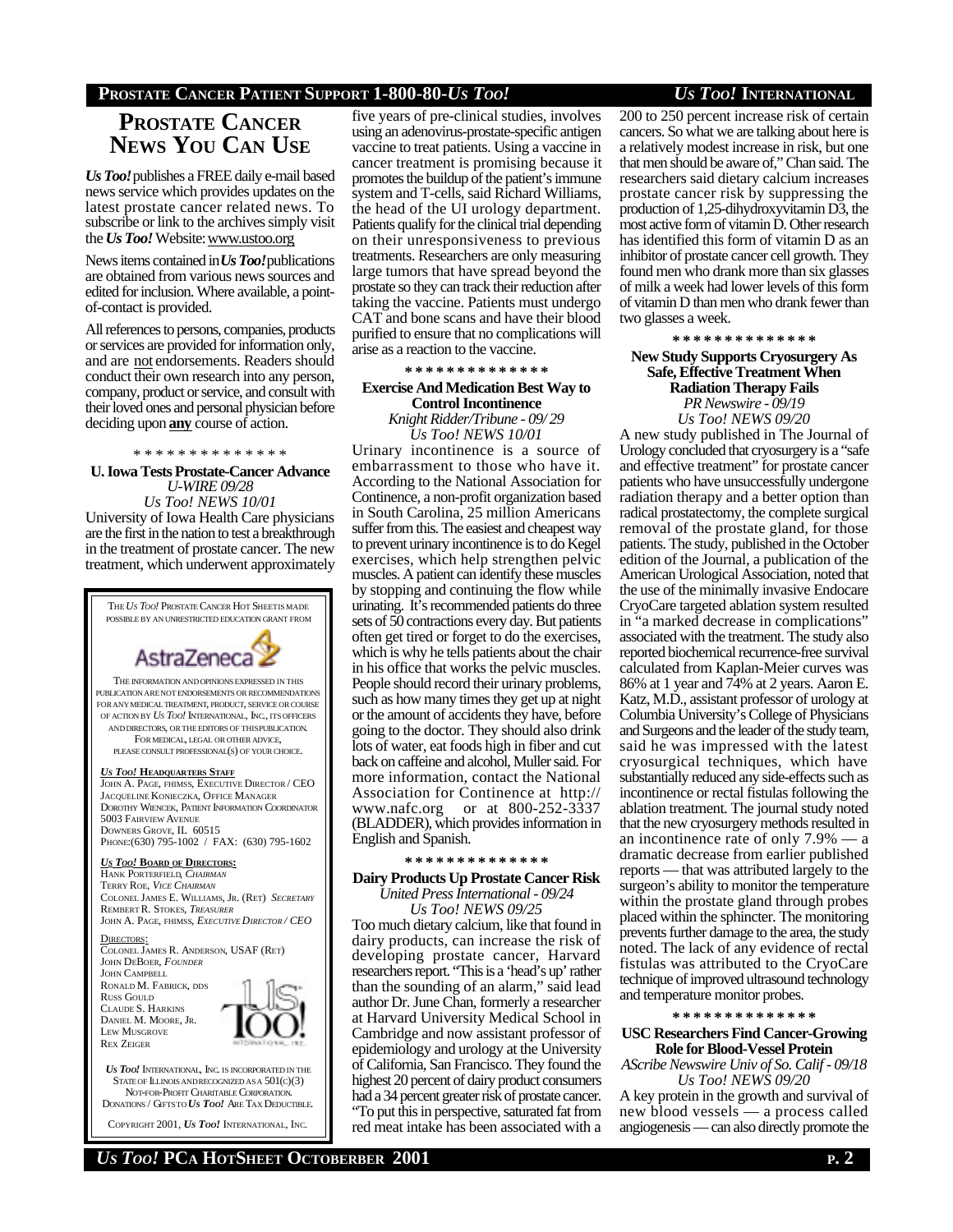growth and survival of malignant tumor cells, according to research done by scientists at the Keck School of Medicine of the University of Southern California. "We've shown that a protein that everybody knows is an angiogenesis regulator also regulates tumor cells directly," says Parkash Gill, M.D., professor of medicine and pathology at the Keck School and principal investigator on the paper, which was published in the September 15 issue of the journal Blood. "And this observation was not limited to one tumor type but rather to an extensive list of tumors. In other words, this principle has broad applications." The researchers found production of VEGF (vascular endothelial growth factor) and expression of a VEGF receptor on cell lines derived from prostate carcinomas and other cancer types. [Rizwan Masood, Jie Cai, Tong Zheng, D. Lynne Smith, David R. Hinton, and Parkash S. Gill. "Vascular endothelial growth factor (VEGF) is an autocrine growth factor for VEGF receptor-positive human tumors.." [Blood, Volume 98, Number 6, 15 September, 2001]

**\* \* \* \* \* \* \* \* \* \* \* \* \* \***

## **Lifestyle Changes That May Help Fight Prostate Cancer**

*Scripps Howard News Service - 09/19 Us Too! NEWS 09/20*

Q: I'm considered high-risk for developing prostate cancer and I'm nearing 40. What are some of the lifestyle changes I should make?

A: First and foremost, you should have regular examinations, and eat a low-fat, high-fiber diet. A new study suggests a low-fat, highfiber diet and regular exercise can slow prostate cancer cell growth by up to 30 percent. That's according to researchers at UCLA's Jonsson Cancer Center and UCLA's Department of Physiological Science. "This is the first study to directly measure the effects of diet and exercise on inhibiting prostate cancer cell growth," said Dr. William Aronson, a researcher at the Jonsson Cancer Center and senior author of the study. The research is published in the Sept issue of the Journal of Urology. The exercise component in the study involved walking at a quick pace for 30 to 60 minutes four to five days a week, and once or twice a week at a slower pace for 40 to 60 minutes. A "quick pace" was defined as a training heart rate of 70 to 85 percent of a person's maximum heart rate on a treadmill exercise tolerance test.

**\* \* \* \* \* \* \* \* \* \* \* \* \* \***

**Barr Receives Approval for Generic Eulexin Tablets** *PR Newswire - 09/18 Us Too! NEWS 09/20*

Barr Laboratories, Inc. announced that it has received approval from the FDA for Flutamide Capsules, USP 125 mg the generic equivalent of Schering Corporation's Eulexin(R) capsules. The approval of the Company's product follows the expiration of a patent granted to Schering Corporation for its Eulexin product. Eulexin is indicated for use in combination with LHRH agonists for the management of locally confined Stage B2- C and D2 metastatic prostate cancer.

**\* \* \* \* \* \* \* \* \* \* \* \* \* \***

## **Tiny Berry Tops Tomatoes in Lycopene** *M2 Communications - 09/13*

*Us Too! NEWS 09/14*

Tiny, red berries from an obscure shrub pack more lycopene than tomatoes. The berries from autumn olive could become an alternative source of this important nutrient, if two Agricultural Research Service (ARS) scientists have their way. The analysis showed that, ounce for ounce, the typical autumn olive berry is up to 17 times higher in lycopene than the typical raw tomato. Lycopene has generated widespread interest as a possible deterrent to heart disease and cancers of the prostate, cervix and gastrointestinal tract. Autumn olive, Elaeagnus umbellata, is a multistem shrub covered with silvery green leaves and a profusion of red berries in late September and October, according to Fordham, who is with ARS' Fruit Laboratory in Beltsville. It has become a popular erosioncontrol shrub along highways because it thrives in poor soil. The berries contained the same carotenoids as tomato—lycopene, beta carotene and lutein. It gives tomatoes their red color.. Until now, tomatoes have accounted for 80 percent to 90 percent of Americans' consumption of this nutrient. Lycopene is also found in watermelon, pink grapefruit and guava. Some studies have shown that men who eat a lot of processed tomato products may lower their risk of prostate cancer. Scientists believe it works by damaging free radicals in our bodies, thereby protecting certain cell membranes. The big difference with the autum olive berries was in the lycopene levels. What the scientists found were large amounts of lycopene. They ranged from 15 to 54 milligrams per 100 grams, compared to an average 3 mg/100 g for fresh tomatoes, 10 mg/100 g for canned tomatoes, and 30 mg/100 g for tomato paste. Tomatoes that are cooked in oil release the most lycopene, because the nutrient needs to attach to fat molecules to be absorbed in the body.The findings appear in the October issue of HortScience, the journal of the American Society for Horticultural Science. An article on autumn olive also appears in the September issue of Agricultural Research magazine online at: http://www.ars.usda.gov/is/AR/ archive/sep01/berry0901.htm ARS is the U.S. Department of Agriculture's chief scientific research agency. The ARS Phytonutrient Laboratory is on the web at: http:// www.barc.usda.gov/bhnrc/pl

**\* \* \* \* \* \* \* \* \* \* \* \* \* \***

## *US TOO!* **INTERNATIONAL VISIT US ON THE INTERNET AT WWW.USTOO.ORG**

**High Soy Intake Could Have Low Cancer Link** *The Dominion - 09/12*

*Us Too! NEWS 09/13*

Researchers say Asian men's high intake of soy may be linked to why they are markedly less prone to prostate cancer than Westerners. Scientists knew the low Asian incidence was not genetic because when Asian men emigrated to the West their incidence of prostate cancer rose within a generation. "We are at a loss to know why Asia has less malignancies, but the cause has to be environmental, which means diet," Professor Frydenberg said. Studies of soy-based proteins called isoflavones suggested they had a role in the Asian experience. However, he cautioned would-be soy bingers. "We also have to be aware that some malignancies are more common in Asia, such as stomach cancer, and be careful that we do not trade off one tumour for another. The same isoflavones that reduce the risk of prostate cancer may increase the risk of stomach cancer." Other studies were looking at links to the prevention of prostate cancer with selenium, found in root vegetables, vitamin E, mainly in fish oils, and a type of vitamin A found in tomatoes. Professor Frydenberg also cautioned users of the herb saw palmetto, which had been found to lessen prostate cancer. "The problem is, its side effects are similar to those of the oestrogens we used to use — breast enlargement, tender breasts, impotence and cardiovascular problems like heart attacks, strokes and blood clots in the legs."

**\* \* \* \* \* \* \* \* \* \* \* \* \* \***

## **Men Treated for Prostate Cancer May Risk Alzheimer's**

*Health Media Ltd -10/03 Us Too! NEWS 10/04*

A research team from New York University has found that when circulating testosterone levels go down, a dramatic rise in levels of amyloid - the protein implicated in Alzheimer's disease - occurs. They suggest that this phenomenon might explain why Alzheimer's develops later in life and that hormonal treatments for prostate cancer, which suppress testosterone levels, could potentially predispose individuals to this form of dementia. In their study Dr Sam Gandy and colleagues noted that all six men with prostate cancer who were treated by hormonal supression experienced an increase in plasma amyloid levels. Plasma amyloid roughly doubled over the six months of the investigation, say the researchers. Previous animal research by the team had shown that brain concentrations of amyloid increased significantly in female guinea pigs whose ovaries had been removed. Once hormone replacement therapy had been administered, the brain amyloid levels decreased.

(continued on page 6)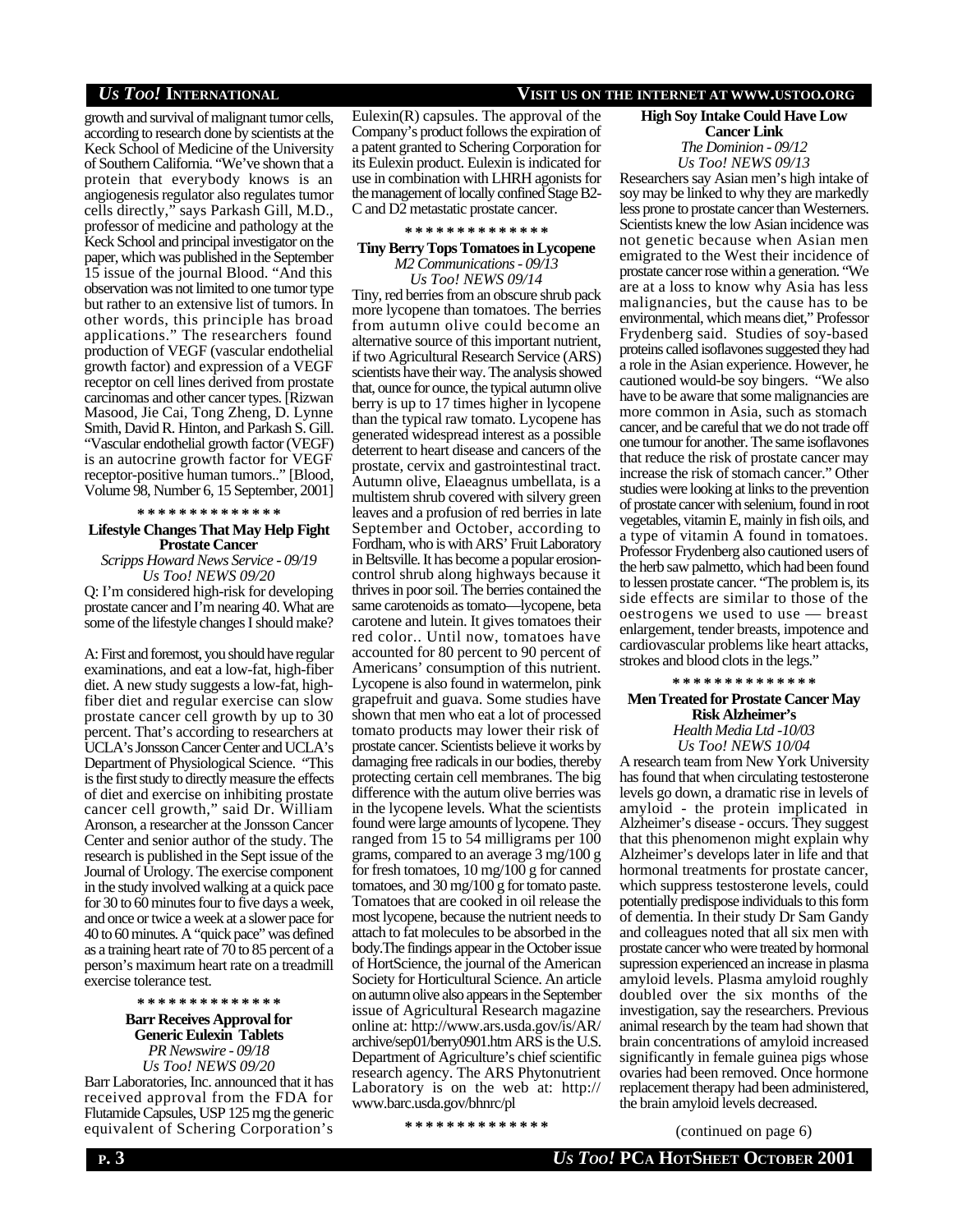## **PROSTATE CANCER PATIENT SUPPORT 1-800-80-***US TOO! US TOO!* **INTERNATIONAL**

## **2001 CHICAGOLAND GOLF CLASSIC** (continued from P. 1)

Following an exciting 18 holes (there was even a hole-in-one!) the participants kicked back and enjoyed a cocktail reception and gourmet dinner. The night was topped off with an exciting live auction which featured some once-in-alifetime opportunities such as a day of golf and dining at the world reknown Medinah Country Club. The silent auction had some wonderful items as well, including a set of irons from Titleist, a Pete Rose autographed bat, a Dick Butkus signed football and a Sports Illustrated cover autographed by none other than Tiger Woods.

Without the dedication and commitment of a committee of volunteers headed by Tony Porterfield, the son of *Us Too!* Chairman Hank Porterfield and great

# **MACON COUNTY (IL) PROSTATE & TESTICULAR CANCER EDUCATION AND AWARENESS EVENT A SUCCESS!**

The Macon County Health Department reports that 568 men participated in the Macon County Prostate and Testicular Cancer screening held in June 2001, exceeding the 400 anticipated. The screenings were held during National Men's Health Week and included other free health screenings.

Educational posters of the prostate were displayed in each of the exam rooms, in the lab areas and hallways. An informational sheet was developed explaining the anatomy and function of the prostate gland. Bob Jelks gave mini presentations over the speaker system about his story of early detection and about what the men could expect during the exam. Stress balls were tossed into the crowd of men waiting to see the medical practitioner. A stress ball was given to a man who mentioned his wife had told him "he was going to an ice cream social" and ended up at the screening. Many compliments from the men were heard about this opportunity and how well it was organized.

The media campaign was fabulous and focused heavily on the high-risk population of African American males. The statistics indicate that there were 3 times as many African-American males at the 2001

support from the vendor community, the Golf Tournament could never have been as successful as it was.

If you are interested in hosting a golf tournament, a Run/Walk, a symposium or another event to help raise funds for prostate



c a n c e r education a n d support in y o u r community p l e a s e contact *Us T o o !* headquarters t o d a y ! Remember every event starts with one person willing to step up and be counted. Let that person be YOU!

**More than 135 golfers help to raise nearly \$40,000 for Prostate Cancer Education and Support.**

screening then the previous year. Radio and television commercials were aired and print advertising appeared in all local newspapers. Flyers advertising the prostate and testicular cancer screening were mailed to church organizations. The Central Illinois Us Too! Prostate Cancer Support Group handdelivered flyers to all barber shops. Burl Stoner, President of the Decatur Club Frontiers Organization distributed information to African American groups. Mr. Stoner and the Parish Nurses were informed that transportation was available for those in need.

The Health Education staff utilized the Power Point presentation developed by Jamie Clark, Health Educator at the Macon County Health Department for the Central Illinois Us Too! Prostate Cancer Support Group in late July.

## **RESULTS OFSCREENING**

There were 568 men screened with the following racial characteristics: Caucasian 75%, African American 24%, and 1% other. Compared to last years screening the number of Caucasian men doubled and the number of African American men more than tripled. Approximately 10% of African American men had an abnormal prostate exam, or elevated PSA. An additional 2% of African American males had both an abnormal exam and elevated PSA.

Inconsistent with the current research indicating that African American males are at higher risk of prostate cancer, the Caucasian group showed a higher percentage, 21%, of abnormal exams or elevated PSA tests almost doubling the percentage seen in the African American population.

About 18% of the men who responded to the questionnaire attended the screening last year. One hundred percent of the men believed the screening was important and that they were treated respectfully. It was unanimous that the Macon County Health Department should offer this screening again. The final question asked men if they would recommend this screening to a friend. Ninety-nine percent (99%) indicated, "YES".

The success of this project is credited to the collaboration with the Community Health Improvement Center and the Central Illinois Us Too! Prostate Cancer Support Group and the expertise of Health Educators, Kristen Nolen and Jamie Clark.

Jerry Andrews, Administrator for the Macon County Health Department, said that, "Sometimes men don't take their health very seriously. They may not want to take the time for an exam because they don't want to know if anything is wrong. The good news is that prostate and testicular cancers can be treated successfully if found early. The message is clear. Men, it's time to get checked! Preventative medicine is the best medicine.'

Dan Moore, Facilitator for the Central Illinois Us Too! Prostate Cancer Support Group was pleased with the screening response.

Macon County Health Department's Prostate and Testicular Cancer Awareness Campaign sets the example for success in Illinois.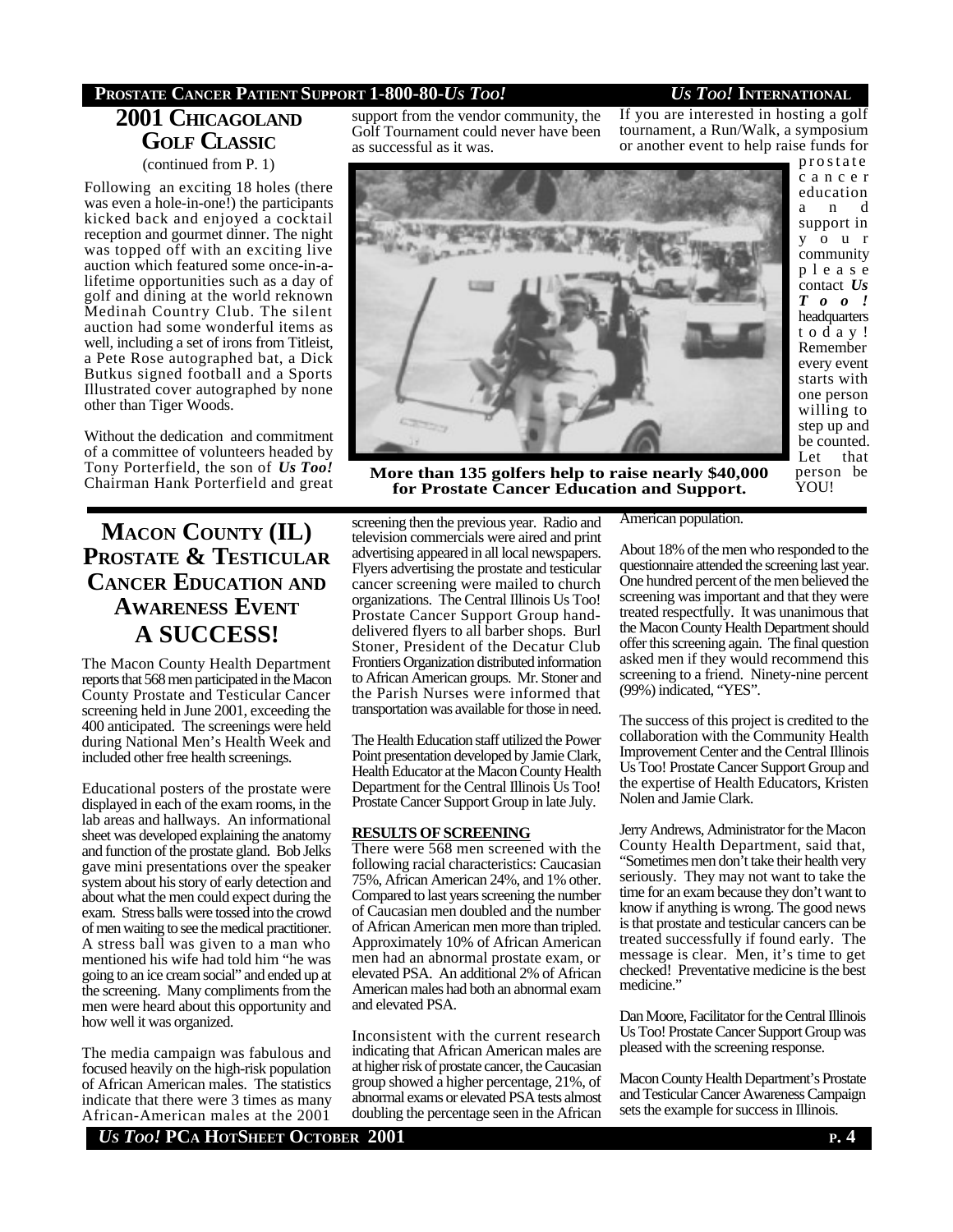## *US TOO!* **INTERNATIONAL VISIT US ON THE INTERNET AT WWW.USTOO.ORG**

# **SURVIVINGATANY SPEED: THIS WAS NOT YOUR FATHER'S OLDSMOBILE**

Burton Benjamin

In retirement, at the age of 70, I took up a new career; a freelance automotive writer. To date I have had material published by Mercedes Benz, BMW and the Indy 500 Yearbook.

While covering the Target Gran Prix for CHICAGO SCENE, I saw a great blocking action by Max Pappas, driving for Team Rahal, which allowed his team mate, Kenny Brack to drive below the

line and pass Helio Castroneves and win the race. It was a great day for Team Rahal, as the week before both drivers crashed into each other. In that event, that incident cost them the victory.

At this event several hundred media people were asked if they would like to drive in the Target Track Attack in a 105 hp specially tuned racecar with speeds in excess of 120 mph. I happily accepted the invitation.

We were expected to attend a onehour driver's school. Before we could even do that,

the drivers behind you would know what your intentions were. We were also advised not to drive high up on the track as this is where all the dead rubber, or marbles as they are called, are and you increase the possibility that you will crash into the wall. That was something none of us was interested in experiencing.

After the classroom presentation was completed the ranks of the remaining "volunteers" had begun to shrink. Those of us remaining were put into a van driven by a professional driver and taken out onto the track. Speeding along he showed us the driving line and explained where to shift. In order to control our speed, cones were placed in the corners in the

too late to do anything except get the car into first gear and begin my adventure. I shifted into second gear and was able to get the car up to fourth gear, downshift to third and go through the chicanes in second gear, without hitting a single one. I was able to maintain absolute control of the car. I was doing it!

I was constantly checking my mirrors and I noticed a car coming up on me fast. I let him pass me in the straight section of the track to avoid any mishap in the chicane. Only one car passed me. These cars were no toys or glorified go-carts, but REAL racing vehicles. The checkered flag came down. The race was over. But in all the excitement I forgot how to enter

the pit lanes.



I increased my speed to find a car and followed him into pit row where the pit crew helped me out of the car. I sat on a nearby bench while the y o u n g e r d r i v e r s climbed out of their cars a n d scrambled up to the podium for picture taking.

T h e following morning I got several calls b e c a u s e ABC-TV7 in Chicago had been out at

**At more than 70 years young "Burt" Benjamin takes the Target Track Attack for a once-in-a-lifetime experience at 120 mph.**

however, we first were expected to complete a waiver releasing our hosts of responsibility and liability in the event anything unplanned and undesirable happened. We had to advise the sponsors of our blood type, list people to notify in the event of an accident, list all medications taken and, most importantly of all, verify to having had experience driving a manual shifting four-speed gearbox.

Then we were ready to learn what the different flags mean. We were taught the importance of keeping your engine rpms up and driving on the race line so that form of a chicane. This controlled our apexes and gave us more track surface going through the curves.

After all of the preliminary preparation was complete, only seven "drivers" remained to participate in this event. We were suited in fireproof racing suits and helmets. I was strapped into the car securely with a five-point safety belt system. I raised my hand so that the starter could see that my engine was running. At that point I thought to myself, "What am I doing this for?"

The starting flag went down and it was

the track taping and broadcast portions of the event. It was a wonderful, exciting experience which made me feel 20 years younger. On that day I was a young man in his 50's again!

---------------------------

*Burton Benjamin was diagnosed with "incurable" prostate cancer more than a decade ago. He has remained active in the prostate cancer community as a past member of the Us Too! INTERNATIONAL Board of Directors and a leader of the Us Too! Chapter at Highland Park (IL) Hospital.*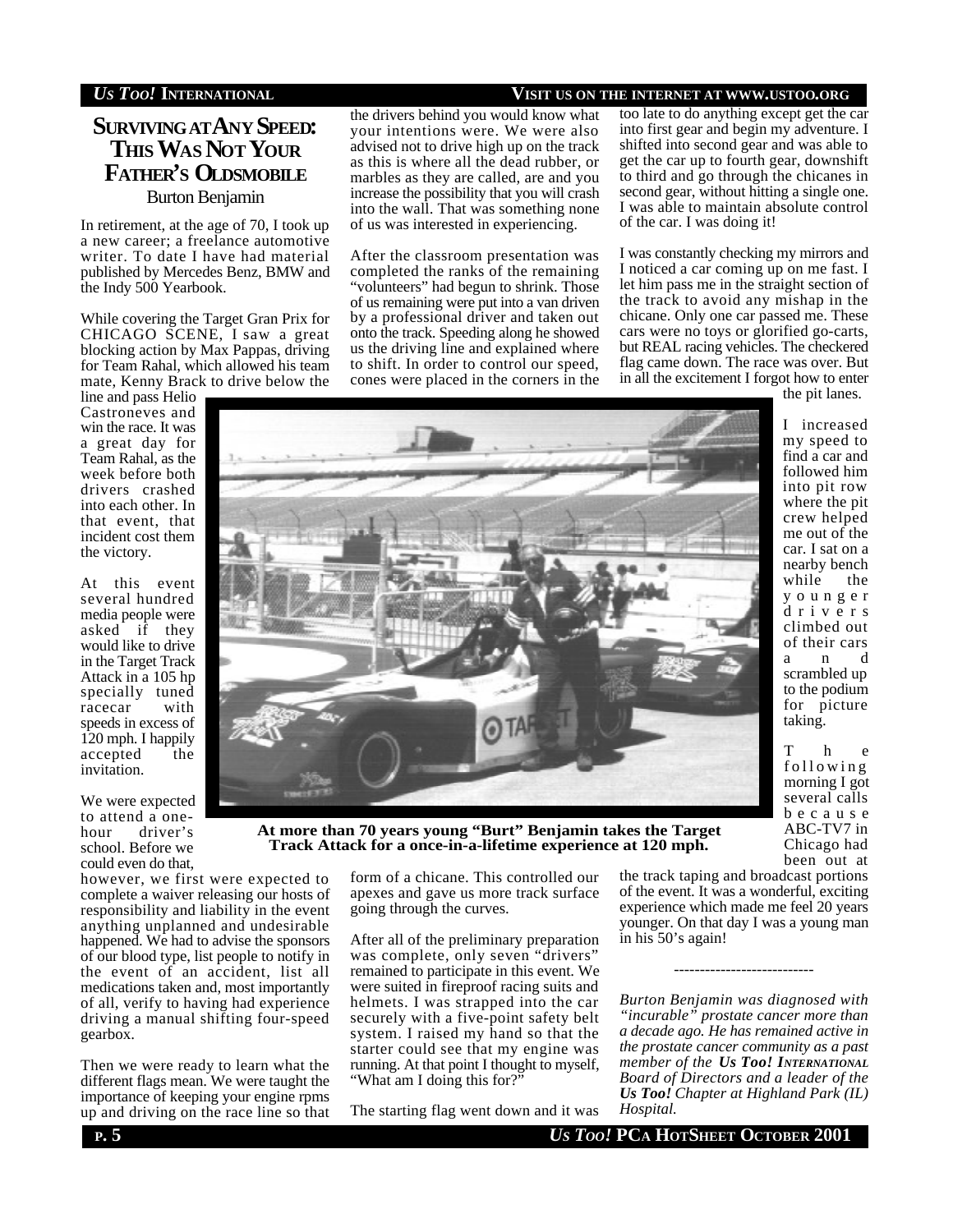## **PROSTATE CANCER PATIENT SUPPORT 1-800-80-***US TOO! US TOO!* **INTERNATIONAL**

## **PCA NEWS YOU CAN USE**

(continued from P. 3) **\* \* \* \* \* \* \* \* \* \* \* \* \* \***

# **Robotic Option for Prostate Surgery**

*Health Media Ltd - 10/01 Us Too! NEWS 10/03*

Studies of more than 800 patients have shown the new technique to be as effective as standard prostatectomy and, according to surgeons who have used it, the robotic device allows the surgeon to perform the same nervesparing procedure as that conducted with standard laparoscopic prostatectomy, but with greater precision. The Vattikuti Urology Institute at Henry Ford Hospital is the first centre in the US to routinely perform this surgery using the robotic procedure - daVinci. During the operation, the surgeon uses a threedimensional computer vision system to manipulate robotic arms, which hold the surgical instruments needed to perform the surgery. The robotic "wrists" are designed to rotate a full 360 degrees, allowing the surgeon to manipulate the instruments with greater precision and flexibility. The surgeon is able to view progress via the laparoscope image. The prostate, nearby lymph nodes, seminal vesicles and adjacent tissue can be removed via small incisions as with normal laparoscopic surgery. In addition to reducing the pain and blood loss experienced by the patient, the researchers said that the procedure also reduced the recovery time in hospital. "The advantages of the robotic laparoscopic prostatectomy is that the post-operative recuperation for the patient is remarkably smooth; the patient goes home within 24 hours and, barring no complications, there are no restrictions," said Dr Mani Menon, director of the Vattikuti Urology Institute.

### **\* \* \* \* \* \* \* \* \* \* \* \* \* \***

## **Researchers develop tumor cell killer**

*AP and Agence France-Presse - 10/02 Us Too! NEWS 10/03*

Researchers have developed a molecule that can destroy tumor cells by attacking blood vessels that nourish them, according to a study published in the October Proceedings of the National Academy of Sciences (PNAS). The a newly developed molecule, called "icon", not only attacks cancer but forces it to produce more of the cancer-fighting molecules to join in the attack. It has been developed by researchers at Yale University in New Haven, Connecticut, and tested on mice that were given injections of human prostate cancer. Over a six-month treatment, the molecule, with the full name immunoconjugate, efficiently battled cancer by destroying blood vessels that fed the tumors. "At the end of the experiments the mice appeared to be free of viable tumor cells," wrote Zhiwei Hu and Alan Garen, who conducted the research.

Infected mice that were not treated died within two months.The researchers remain cautious for now as to the use of the molecule for cancer treatment in humans. The first human trials are planned for next year.

**\* \* \* \* \* \* \* \* \* \* \* \* \* \***

### **AstraZeneca Receives 1st Approval for Casodex Treatment in UK**

*AFX News Limited - 09/17 Us Too! NEWS 09/18*

AstraZeneca PLC said it has received its first approval for 150 mg dosage of its drug, Casodex, for the treatment of early stages of prostate cancer in the UK. Casodex represents the first once daily drug therapy available for treatment for the early stages of this disease. Further regulatory submissions and approvals are anticipated, including in the US, where a submission is planned by the end of the year.These approvals are based on results that found that a 150 mg dosage of Casodex can significantly reduce — by 42 pct — the risk of the disease progressing in patients with early prostate cancer, when taken in addition to standard therapy, when compared to standard care alone. In addition, licences have recently been granted for Casodex 150mg in Italy and Hungary, which also authorize its use in the early stages of prostate cancer.

#### **\* \* \* \* \* \* \* \* \* \* \* \* \* \***

## **Amgen & Praecis End Development Agreement**

*Financial Web - 09/19 Us Too! NEWS 09/20*

Drug-discovery company PRAECIS Pharmaceuticals Inc. and partner Amgen Inc. announced the end of their agreement to jointly develop and commercialize Plenaxis for all indications. Amgen is withdrawing from further development of the product, which PRAECIS will now continue on its own. PRAECIS added that it is still "committed" to further development of Plenaxis, formerly known as abarelix-depot. Currently available therapies are thought inappropriate for all stages of prostate cancer, as they work by first stimulating testosterone production to abnormally high levels, which later leads to the suppression of testosterone. The advantage of Plenaxis is the fact that it is a direct inhibitor of testosterone production. Plenaxis achieves suppression of the testosterone level without causing initial testosterone stimulation like current therapies, making it useful for patients at all stages of prostate cancer.

## **\* \* \* \* \* \* \* \* \* \* \* \* \* \***

**Healthy Eating: Quercetin** *The State Journal-Register*

*Springfield, IL - 09/19 Us Too! NEWS 09/20*

Apples are enjoying some new prestige as a healthy option. Most Americans eat an apple a week, or 19 pounds of fresh apples a year.

You may want to increase consumption, based on these studies: Over the past four years, apple consumption has been linked with reduced cancer risk in several studies. A 2001 Mayo Clinic study indicated that quercetin, a flavonoid abundant in apples, helps prevent the growth of prostate cancer cells.

#### **\* \* \* \* \* \* \* \* \* \* \* \* \* \***

## **Hip Replacement Link to Cancer** *World Entertainment News Network - 09/20*

*Us Too! NEWS 09/21* People who have hip replacements have an increased risk of contracting prostate cancer. Doctor Lisa B. Signorello of the International Epidemiology Institute in Rockville, Maryland, and colleagues conducted a study for the Journal of the National Cancer Institute [Journal of the National Cancer Institute ,93;18:1405-1410E]. Despite a person with a hip replacement having the same overall risk of cancer as the general population, they are more at risk of contracting skin, prostate and blood cancers. The authors cautioned that more research is needed and the link is not necessarily a cause-and-effect relationship. Doctor Signorello says, "Overall, the results of our study are largely reassuring that hip implant patients have similar rates of most types of cancer as the general population."

## **\* \* \* \* \* \* \* \* \* \* \* \* \* \***

## **Androgen Receptor CAG Repeat Polymorphism Associated with Age at Diagnosis of Prostate Cancer**

*FaxWatch Inc. - 09/24 Us Too! NEWS 09/25*

In a study that examined the androgen receptor CAG repeat polymorphism as a prostate carcinoma risk factor, researchers found an independent association of CAG repeat number with age at diagnosis. "The coding sequence of the androgen receptor gene contains a CAG repeat polymorphism that has been shown to influence [androgen receptor] activity in vitro," the authors noted. "Studies of this polymorphism as a prostate carcinoma risk factor have been conflicting." The study included 545 Australian subjects with histologically confirmed prostate cancer (mean age, 67 years) and 456 age- and locality-matched controls (serum PSA <4 ng/ mL). The androgen receptor CAG repeat length was determined and logistic regression was used to calculate the relative risk of prostate carcinoma dependent on androgen receptor gene CAG number. The investigators noted that the association with age at diagnosis in combination with in vitro evidence supports the androgen receptor CAG repeat polymorphism being functional within the early malignant phase of prostate carcinoma in vivo. They cautioned, however, that "evidence from this and prior studies does not support the present use of [androgen receptor] CAG repeat allelic status for predicting the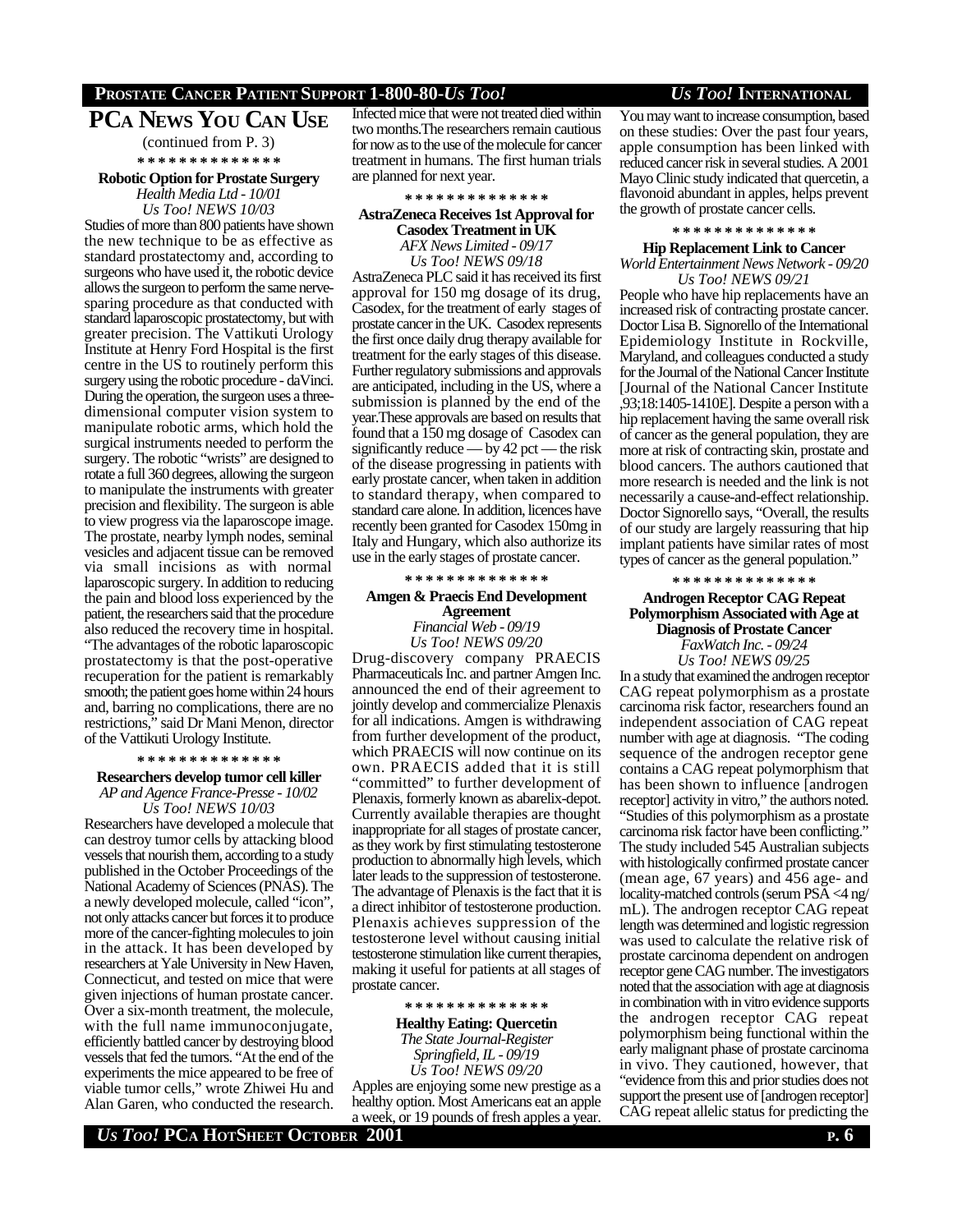## *US TOO!* **INTERNATIONAL VISIT US ON THE INTERNET AT WWW.USTOO.ORG**

disease course in subjects whose prostate carcinoma already was diagnosed." (Beilin J, et al. Cancer 2001;92:941-9.)

**\* \* \* \* \* \* \* \* \* \* \* \* \* \***

### **Prostate cancer patients getting hormone therapy should treat bone loss** *Agence France-Presse - 09/26*

*Us Too! NEWS 09/27*

Men receiving hormone supression therapy to fight prostate cancer should also be treated for bone loss, according to research described in the New England Journal of Medicine. Osteoporosis or loss of bone mass is a common problem in older women but men treated for prostate cancer are a fast-growing risk group, according to researchers from Massachusetts General Hospital in Boston. Prostate cancer treatments often involve supression of male hormones, which stimulate the growth of the cancer but also help keep bones strong, the study's authors said. They recommended use of paminodrate, a drug that stops the breakdown of bone and is used to treat several bone diseases. "The expanding use of hormone-blocking therapies, with some patients staying on them for years, means that the problem of bone loss is becoming crucial," wrote lead author Matthew Smith."This is the first study to show a safe and effective way to prevent bone loss among men on androgendeprivation therapy." In the study, bone density loss was halted in prostate cancer patients treated with paminodrate, while a control group had bone loss ranging from two to eight percent. A total of 47 patients were studied over 48 weeks. Researchers are now seeking to determine recommended dosage and duration of pamidronate use.

### **\* \* \* \* \* \* \* \* \* \* \* \* \* \***

**Us Too! joins Cytogen and other Prostate Cancer Groups to Increase Awareness**

*PR Newswire - 09/24 Us Too! NEWS 09/25*

*Us Too!* **INTERNATIONAL** joined with Cytogen Corporation, a biopharmaceutical company with an established and growing product line in prostate cancer, and other prostate cancer organizations in launching a new "Screen, Stage and Support" campaign to promote prostate cancer education and awareness. The new national initiative is designed to help patients, families and caregivers to recognize the important role that proper screening, diagnosis, treatment and support can have for anyone affected by prostate cancer. The Screen, Stage and Support national awareness campaign was launched during Prostate Cancer Awareness Month on September 28, 2001, in a special event with baseball great Yogi Berra at the Nasdaq Stock Market.

--------------------------------------------- To subscribe to the "Prostate Cancer News You Can Use" simply follow the directions on the *Us Too!* homepage.

# **INSIGHTS ON USE OF GREEN TEA**

Shutsung Liao, Ph.D. Director, Tang Center for Herbal Medicine Research / Professor in The Ben May Institute for Cancer Research and in the Department of Biochemistry and Molecular Biology at the University of Chicago has done substantial research on the use of Green Tea in helping treat many conditions - including prostate cancer. In trials, mice that had developed tumors after being injected with human prostate cancer cells, were injected with a compound found in green tea, Epigallocatechin Gallate (EGCg). The treatment was extremely effective and halted the growth of the tumors and killed the cancerous cells. The same compound might also work with other kinds of cancers such as breast cancer and might even help in treating diabetes and helping facilitate weight loss. Still, doctors agree that more studies need to be done with EGCg and green tea to confirm these reputed health benefits. More importantly, EGCg still hasn't been tested on humans.

He offered suggestions on buying green tea: buy the least costly / fresh / least processed green tea you can find - estimated a price of \$25 per pound and suggested that approximately 20 grams per day be ingested. Where to buy unprocessed Green Tea in Chicago: Ten Ren Tea & Ginseng Co. of Chicago Ltd. 2247 S. Wentworth (312) 842- 1171.

In addition to brewing tea he indicated that patients consider grinding and sprinkling / mixing with food - but NOT to cook it as that will breakdown the essential ingredient - EGC. Although bitter tasting he indicated that it could certainly become an "acquired" taste. He indicated that you need to prevent oxidation of the tea (removing the air from the container before brewing) and to brew for 20-30 minutes in order to release the EGC. Shorter brewing times will provide a less bitter but less effective mixture since the longer brewing time is necessary to release the EGC. The key to making green tea is using tea that has high amounts of the compound EGCg in it and not allowing the tea to oxidize. 1Tbs of tea to every cup of water. Fill thermos with hot but not boiling water, cover, and let steep for 20-30 minutes. If tea turns brown, it is oxidized (fermented), and EGCg compound is destroyed, so make a fresh batch. Drink at least three cups of the tea per day.

For more info: WTTW / Network Chicago http://www.networkchicago.com/chicagotomorrow/ prostate\_cancer/prostate.index.htm

# **RECENT CLINICAL TRIAL RESULTS REPORTED**

**PAMIDRONATETOPREVENTBONELOSS DURING ANDROGEN-DEPRIVATION THERAPY FOR PCA.** Smith MR, McGovern FJ, Zietman AL, Fallon MA, Hayden DL, Schoenfeld DA, Kantoff PW, Finkelstein JS. - Massachusetts General Hospital, Boston 02114, USA. BACKGROUND: Treatment with a gonadotropin-releasing hormone agonist decreases bone mineral density and increases the risk of fracture in men with prostate cancer. We conducted a controlled study of the prevention of osteoporosis in men undergoing treatment with a gonadotropin-releasing hormone agonist. RESULTS: In men treated with leuprolide alone, the mean bone mineral density decreased. In contrast, the mean bone mineral density did not change significantly at any skeletal site in men treated with both leuprolide and pamidronate. There were significant differences between the two groups in the mean changes in bone mineral density at 48 weeks. CONCLUSIONS: Pamidronate prevents bone loss in the hip and lumbar spine in men receiving treatment for prostate cancer with a gonadotropin-releasing hormone agonist. [N Engl J Med 2001 Sep 27;345(13):948-55]

## **SAFETY AND EFFICACY OF EXISULIND FOR TREATMENT OF RECURRENT PROSTATE CANCER AFTERRADICALPROSTATECTOMY.**

----------------------------------------------

Goluboff ET, Prager D, Rukstalis D, Giantonio B, Madorsky M, Barken I, Weinstein IB, Partin AW, Olsson CA; UCLA Oncology Research Network. - Columbia University, Columbia-Presbyterian Medical Center, PURPOSE: We evaluated the safety and efficacy of exisulind for delaying disease progression in men with increasing prostate specific antigen (PSA) after radical prostatectomy. RESULTS: Compared with placebo, exisulind significantly suppressed the increase in PSA in all patients. The results were also statistically significant in men at high risk for metastasis and those who could not be classified according to risk. In addition, median PSA doubling time was lengthened in high risk patients on exisulind compared with those on placebo. Exisulind was well tolerated. CONCLUSIONS: Exisulind inhibited the increase in PSA overall and prolonged PSA doubling time in high risk patients compared with placebo. These results suggest that Exisulind has the potential to extend the time from biochemical recurrence to the need for androgen deprivation therapy. Exisulind was well tolerated in this patient population. Our results support further study of Exisulind in the treatment of patients with PCa. [J Urol 2001 Sep;166(3):882-6]